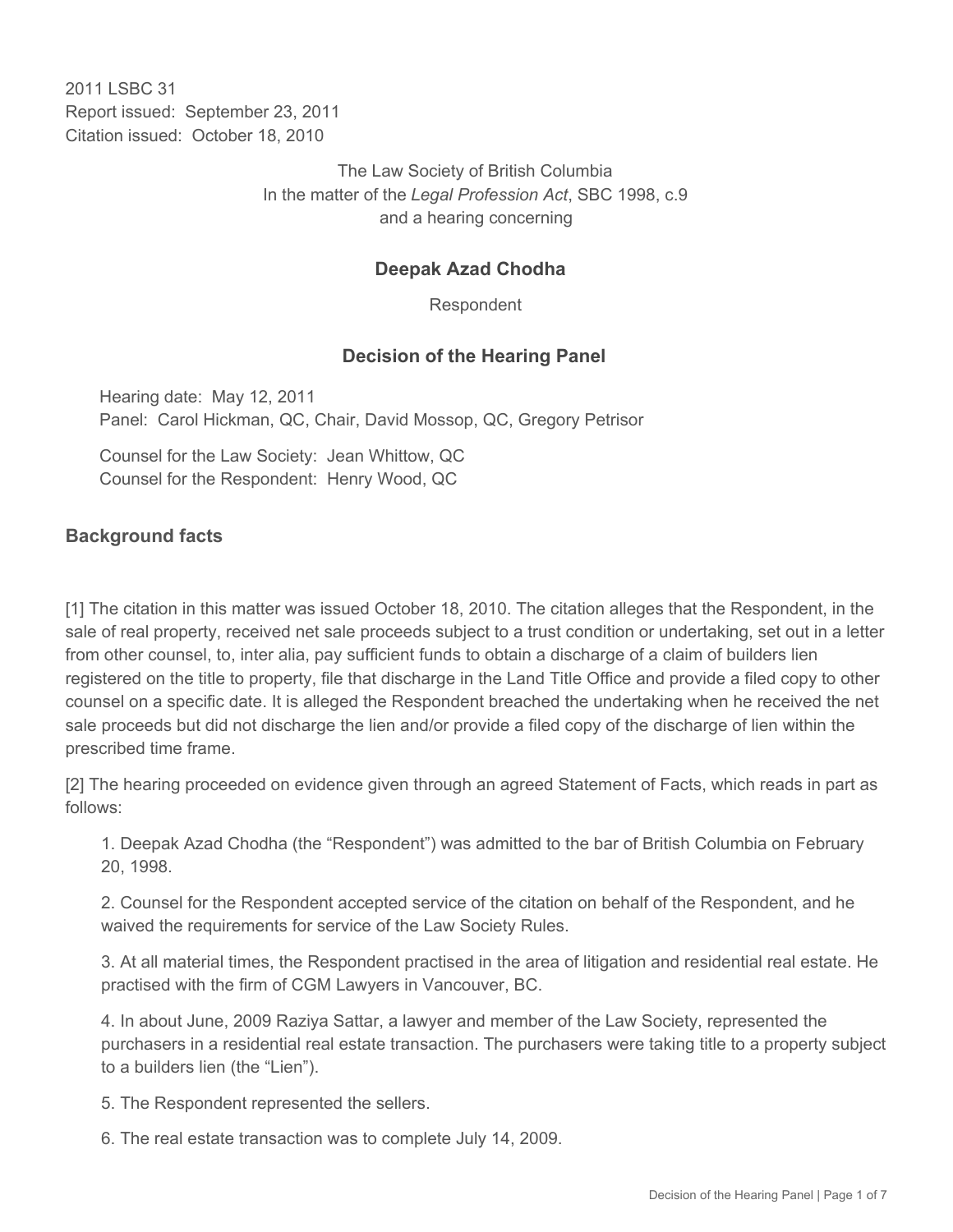7. On July 10, 2009 Ms. Sattar wrote to the Respondent and proposed the following undertaking as regards the Lien:

We also undertake to:

… retain in trust the Builders Lien Holdback (the "Lien Holdback") in the amount of \$17,500 until the earlier of (i) the date on which the time for filing a claim of lien under the Builders Lien Act expires; and (ii) the 56th day after the completion date (the "Material Date") and release the holdback as follows:

• to you, in trust for the Seller, if there are no lien claims registered on title to the Property on the Material Date

• by agreement of the parties

• by court order directing me to deal with the holdback

• If there is a dispute regarding the holdback, I will pay the holdback into court in exchange for a release of any claims registered against title to the Property.

8. By letter dated June 19, 2009, (which should have been dated July 13, 2009), the Respondent wrote:

With respect to the Claim of Builders Lien, please be advised that we are already on an undertaking with the Bank. We are holding sum [sic] of \$51,219.51 in our trust account. We enclosed [sic] copy of the letter (sent to the Bank) for your record; and we trust this will meet your requirement.

Please be advised that the Builders Lien Holdback period has expired. Accordingly, Builders Lien holdback in [sic] not required.

9. On July 14, 2009, Ms. Sattar delivered the closing proceeds to the Respondent along with a letter in which she imposed upon the Respondent the following undertaking:

To pay sufficient funds to obtain a Discharge of [the Lien] … which Discharge you must file at the appropriate [Land] Title Office and provide me with a filed copy within 60 days of the Completion Date. If, due to extenuating circumstances, you have not been able to obtain a discharge of the Lien Claim within 60 days, you may request an extension from my office for a period of a further 15 days.

10. The Respondent did not perform the undertaking with 60 days.

11. On September 16, 2009, Ms. Sattar contacted the Respondent by telephone and he advised that the Lien had not been resolved and a 21 day notice had been filed. He advised Ms. Sattar that she was harassing him and that she should not be worried. When pressed for further information by Ms. Sattar, the Respondent abruptly terminated the call and said he would call back the following day. He did not call back the following day.

12. On September 18, 2009 Ms. Sattar wrote to the Respondent to explain that he was in breach of his undertaking and requested that he contact her as soon as possible. Ms. Sattar confirmed with the Respondent's office that the fax was received.

13. When Ms. Sattar did not receive a reply, she sent the same fax a second time on September 24, 2009.

14. When Ms. Sattar did not receive a reply she telephoned the Respondent on September 29, 2009.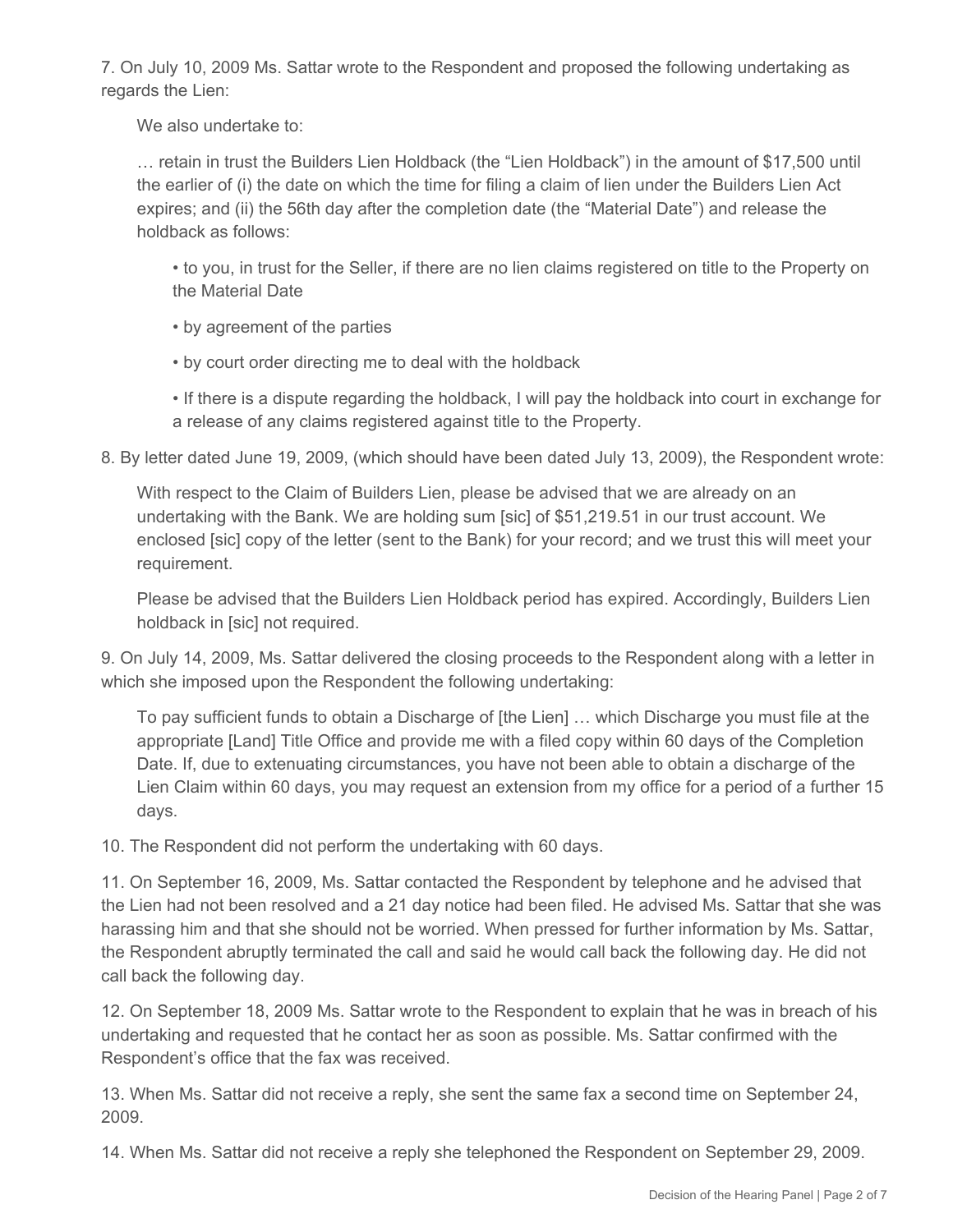The Respondent advised Ms. Sattar that he had received her faxes and calls, had not responded as he was working on removal of the Lien, and was not required to communicate with her in any event. On September 29, 2009, Ms. Sattar wrote again to the Respondent, noting that he was in breach of the undertaking.

15. On October 1, 2009, Ms. Sattar made a written report to the Law Society regarding the breach of undertaking.

16. The undertaking was addressed as follows:

(a) On October 19, 2009, Ms. Sattar wrote again to the Respondent regarding the undertaking.

(b) On October 20, 2009, Rudi Gellert, another member of the Respondent's firm, wrote to Ms. Sattar and advised that an agreement had been reached with the Lien holder in order to permit the discharge of the Lien in the "next day or two".

(c) On October 27, 2009, Mr. Gellert sent Ms. Sattar a copy of a letter to the solicitor for the holder of the Lien, following up on the signed discharges.

(d) On October 30, 2009, Ms. Sattar sent Mr. Gellert a letter by fax (dated October 19, 2009) stating that "you continue to be in breach of undertakings. Kindly reply as soon as possible regarding when you expect to have discharges filed."

(e) On October 30, 2009, Mr. Gellert sent Ms. Sattar a letter indicating he had received the signed discharge of Lien, but was of the view it contained a defect that required correction before filing.

(f) On October 30, 2009, Ms. Sattar then sent a return fax.

(g) On November 2, 2009, Mr. Gellert sent a fax to Ms. Sattar advising that the discharge had been corrected and was not filed and registration was "pending".

(h) On November 6, 2009, Mr. Gellert sent a fax to Ms. Sattar explaining that a search that morning showed the discharge was still pending and that there was no defect notice.

(i) On November 10, 2009, a legal assistant from the Respondent's firm sent a fax to Ms. Sattar showing that the pending discharge had been finalized.

17. On January 11, 2009 [2010], Ms. Sattar wrote to the Law Society enclosing the above noted correspondence and advising that she was "prepared now to waive the breach of undertaking which had occurred."

18. The Respondent admits that he committed professional misconduct by receiving the net sale proceeds but failing to discharge the Lien and/or provide a filed copy of the discharge of the Lien to Ms. Sattar within 60 days of July 14, 2009.

# **Determination**

[3] It is of course well established that the Law Society must prove on a balance of probabilities:

(a) that the conduct of the Respondent is a marked departure from conduct that is expected of a member of the Law Society; and

(b) that the conduct is culpable.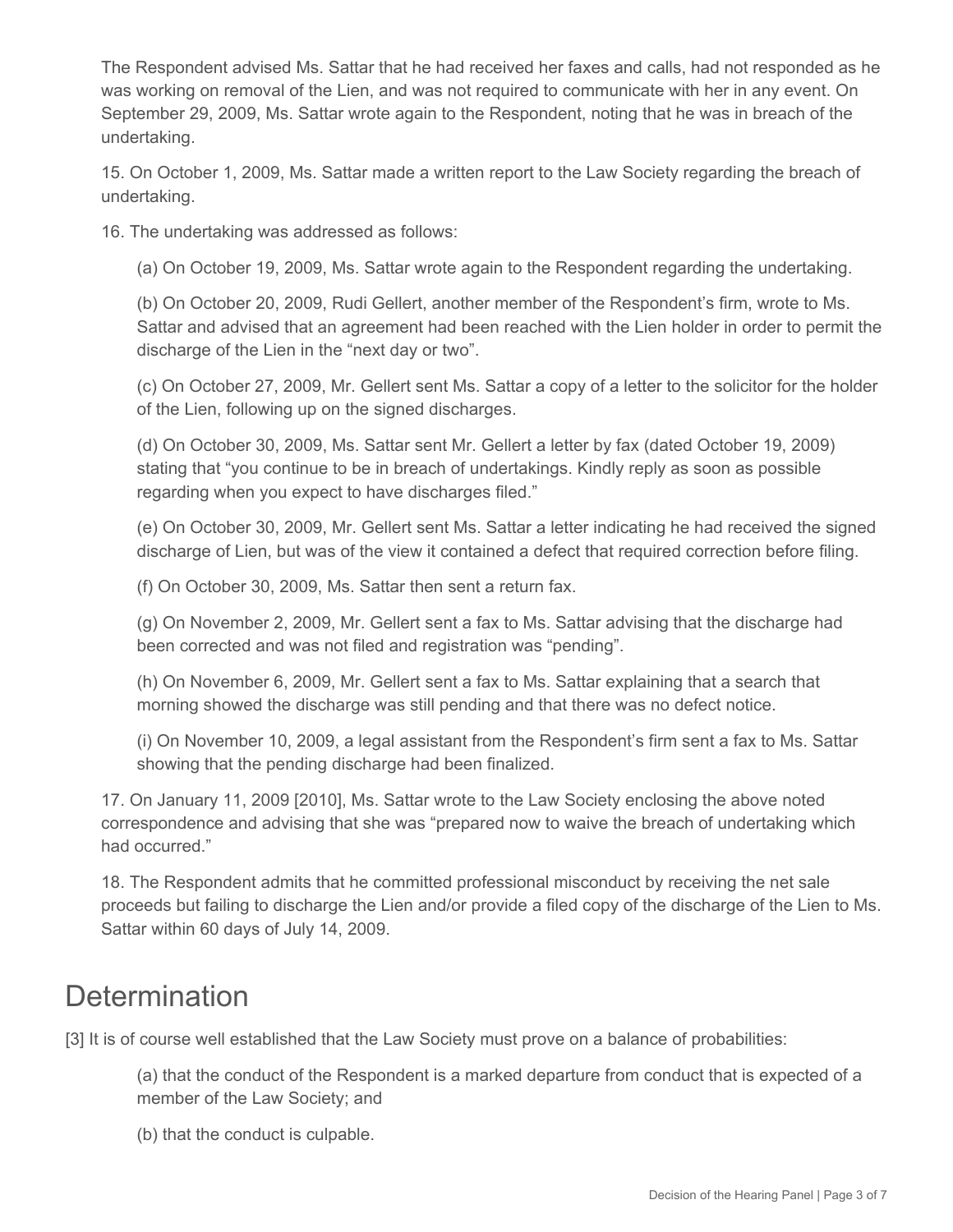[4] This principle is expressed in *Law Society of BC v. Martin*, 2005 LSBC 16 and *Re: Lawyer 10*, 2010 LSBC 02.

[5] The facts as alleged by the Law Society and agreed to by the Respondent clearly establish that the Respondent gave his undertaking, and subsequently failed to discharge it. No suggestion was made of the Respondent being unable to fulfill the undertaking by reason of any incapacity, and accordingly his conduct is culpable in the circumstances. Accordingly, the allegation of professional misconduct as set out in the citation is made out against the Respondent.

# Disciplinary Action

[6] Counsel for the Law Society submits that the Respondent should be ordered to pay a fine in the amount of \$5,000. Counsel for the Respondent submits that the Respondent should be ordered to pay a fine in an amount of approximately \$3,500.

[7] The giving and fulfillment of undertakings are a cornerstone of the legal profession. The ability of other solicitors and of the public to rely on undertakings given by members of the Law Society is critical to normal operation of real estate transactions. In *Law Society of BC v. Heringa*, 2004 BCCA 97 at para. [10], the Court of Appeal approved these words of the hearing panel:

[37] Undertakings are not a matter of convenience to be fulfilled when the time or circumstances suit the person providing the undertaking; on the contrary, undertakings are the most solemn of promises provided by one lawyer to another and must be accorded the most urgent and diligent attention possible in all of the circumstances.

[38] The trust and confidence vested in lawyer's undertakings will be eroded in circumstances where a cavalier approach to the fulfillment of undertaking obligations is permitted to endure. Reliance on undertakings is fundamental to the practice of law and it follows that serious and diligent efforts to meet all undertakings will be an essential ingredient in maintaining the public credibility and trust in lawyers.

[8] Further, as is set out in *Law Society of BC v. Goddard*, 2006 LSBC 12:

[11] The Law Society of BC has recently taken a much sterner approach to breaches of undertaking due to the catastrophic results of the actions of one member who defrauded clients of millions of dollars using undertakings as a tool for his dishonesty. It must be clear to the Law Society's members that if they breach their undertakings, there will be serious consequences. …

[9] Counsel for the Law Society referred to a number of decisions in her submissions. She relied on the decision *Law Society of BC v. Epp*, 2006 LSBC 21, in which a fine of \$5,000 was ordered. In that case, the hearing panel noted the breach was relatively minor and noted the respondent's positive professional reputation and conduct history. In that case, the lawyer had previously been the subject of a conduct review regarding compliance with undertakings. Law Society counsel also relied on *Law Society of BC v. Clendening*, 2007 LSBC 10, a case in which the respondent was ordered to pay a fine of \$7,500. In that case, the hearing panel characterized the lawyer's breach of undertaking as relatively minor on the spectrum, but noted a previous discipline history regarding compliance with undertakings.

[10] Counsel for the Respondent, in his submissions, referred to the decision of *Law Society of BC v. Lee*, [2002] LSBC 29. In that decision, the hearing panel ordered the lawyer to pay a fine of \$2,000. It should be noted that, in paragraph [19] of that decision, the hearing panel states: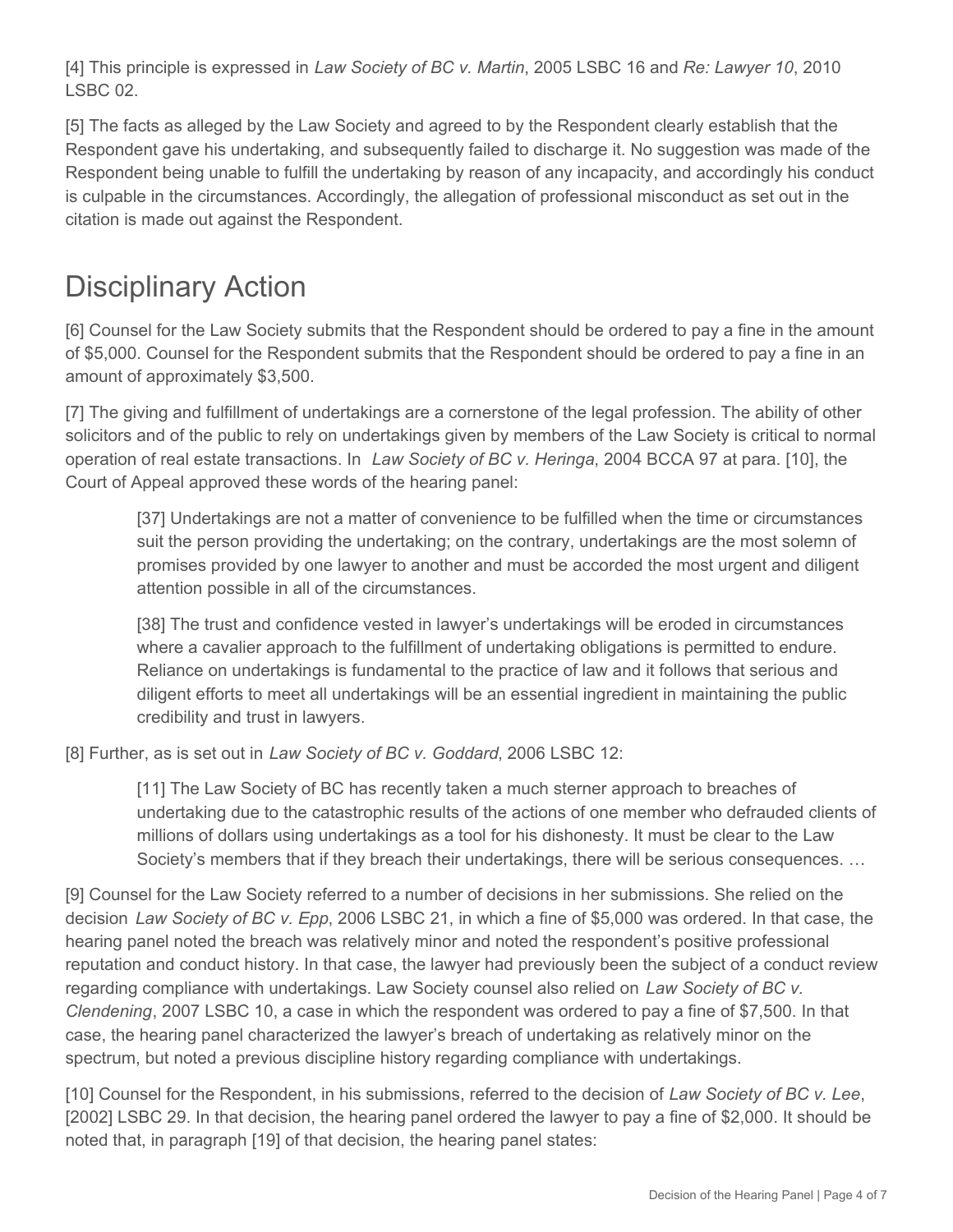Both counsel support the conditional admission on the basis that the Respondent's breach was not deliberate.

That comment distinguishes the facts underlying that decision from the facts of the matter before us.

[11] As set out in *Law Society of BC v. Ogilvie*, [1999] LSBC 17, factors that we have considered are as follows:

(a) The nature and gravity of the conduct proven:

As stated above, the Law Society and the Courts recognize that the fulfillment of undertakings is critical to the manner in which real estate conveyances are completed in this province, and is critical to the public confidence in the legal profession. It follows that breach of an undertaking is extremely serious.

(b) The age and experience of the Respondent:

The Respondent has been a member of the Law Society since February 20, 1998. It is not alleged that inexperience contributed in any way to this matter coming before us. The Respondent's primary area of practice is litigation and residential real estate. The Respondent certainly had within his knowledge the means to choose a better course of action and avoid the breach of undertaking that he ultimately committed.

(c) The previous character of the Respondent including details of prior discipline:

The Respondent has been the subject of a conduct review arising from the failure to comply with an undertaking in 2008. The Law Society submits that the earlier breach of undertaking by the Respondent was inadvertent, and once he learned of it, he dealt with the matter fully and apologized to other counsel. While that circumstance is substantially different than the circumstances of the current case, the importance of the fulfillment of undertakings, and the serious nature of any breach of undertaking, should have been underlined to the Respondent during his previous experience. The conduct review and the relatively close proximity in time between that occurrence and the occurrence giving rise to this proceeding are important aggravating factors.

(d) The impact upon the victim:

It was submitted by counsel for the Law Society that the impact of the Respondent's breach in this instance was relatively minor and may have resulted in some inconvenience and increased legal costs.

(e) Advantage gained or to be gained by the Respondent:

It is apparent that the Respondent believed it was preferable, at least to his client, if not all parties, to have the builders lien removed through negotiation. There is no suggestion or evidence that the Respondent expected any personal benefit from the breach of his undertaking.

(f) The number of times the offending conduct occurred:

The Respondent's breach was a single occurrence, although it persisted for approximately two months.

(g) Whether the Respondent has acknowledged the misconduct and taken steps to disclose and redress the wrong and presence or absence of other mitigating circumstances: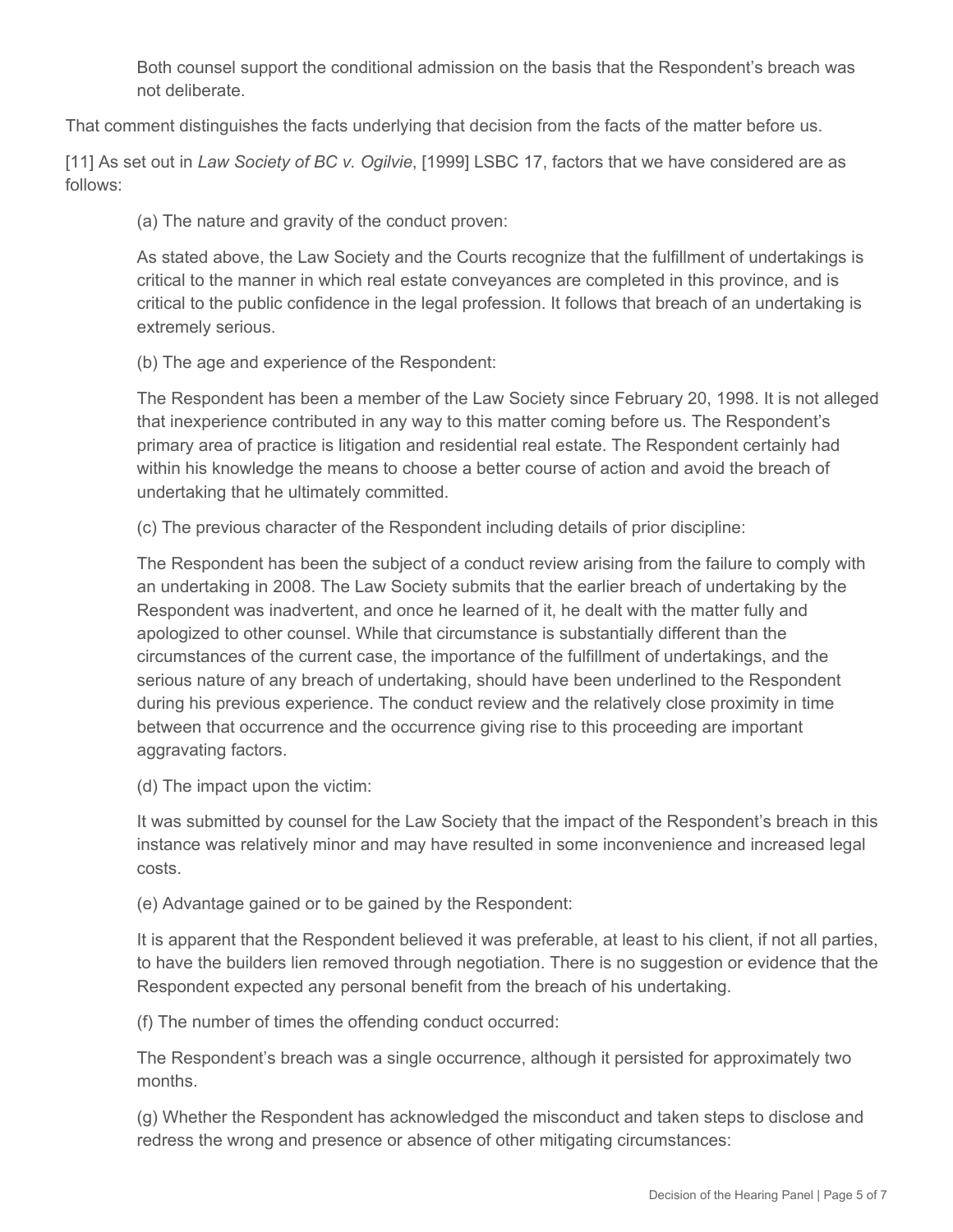The Respondent did not immediately acknowledge his misconduct, although he did so prior to the date set for hearing, and agreed to the finding of professional misconduct. The Respondent, through counsel, acknowledged the gravity of his conduct and assured this hearing panel that he regrets his actions.

(h) The possibility of remediating or rehabilitating the Respondent:

This factor is not applicable.

(i) The impact on the Respondent of criminal or other sanctions or penalties:

This factor is not applicable.

(j) The impact of the proposed penalty on the Respondent:

No evidence was presented to the Panel that any particular penalty to be imposed by the Panel would have any specific impact on the Respondent. Presumably, the publishing of the decision, and the public recording of that, impact every lawyer.

(k) The need for specific and general deterrence:

As has been stated above, the importance of undertakings, and the seriousness of a breach of undertaking, needs to be emphasized to the Respondent and all lawyers of the profession. Particularly in a situation such as this, where the Respondent has already been brought to account for breach of an undertaking, any penalty imposed must be meaningful.

(l) The need to ensure the public's confidence in the integrity of the profession:

It must be obvious to the public that undertakings are properly regarded, and breaches of undertakings are appropriately dealt with. Sanctions for breach of an undertaking must be significant to ensure the public will continue to have confidence in transactions based upon undertakings, confidence in the profession as a whole, and confidence in the self-regulation of the legal profession.

(m) The range of penalties imposed in similar cases:

Based on the authorities provided by counsel, penalties ranged from a reprimand at the low end, to fines between \$2,000 and \$7,500, and to suspension and disbarment at the extreme end.

[12] The factors that are most significant in this case are as follows:

(a) The Respondent has been a member of the Law Society of British Columbia since February 20, 1998.

(b) The Respondent has previously gone through a conduct review relating to compliance with an undertaking.

(c) While it seems apparent the Respondent felt the undertaking imposed upon him was unreasonable and unnecessary in some respects, he accepted the undertaking and failed to comply with it. Counsel for the Respondent submitted that the subject property was one of a number of lots involved in a development in which the Respondent acted for the seller. The undertaking imposed by other counsel in respect of the sale of this subject property differed from the undertakings used in the other transactions, and the Respondent was reluctant to upset potentially delicate negotiations by taking formal action to remove the builders lien. Those circumstances are not mitigating in our view. The Respondent could have refused to accept the